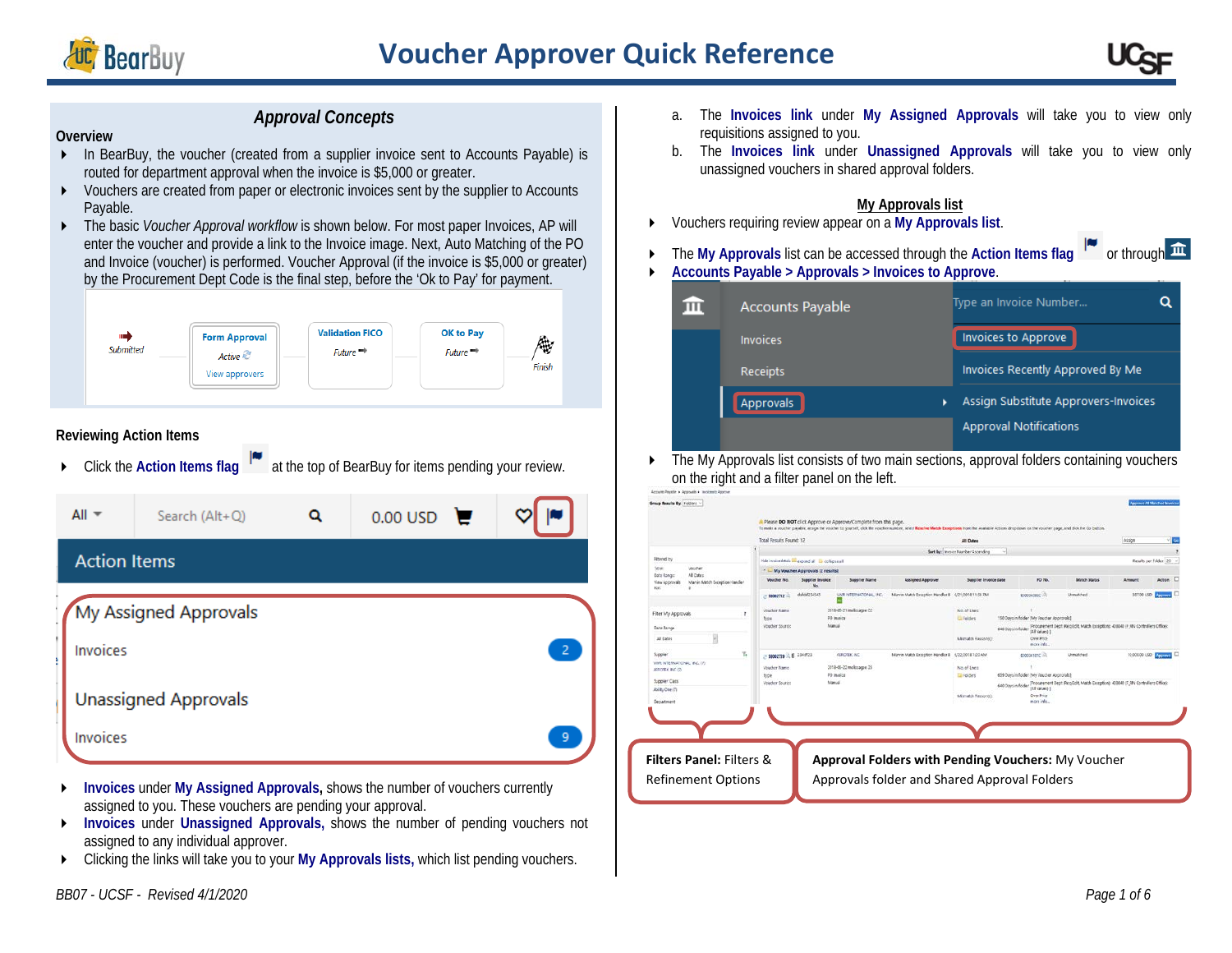



## **Approval Folders**

- **Approval folders list vouchers pending review.**
- Each approval folder is indicated by the  $\Box$  icon followed by the name of the folder and a count of pending vouchers in the folder.
- Vouchers are displayed with key information about each voucher such as suppliers, amounts, etc.
- Aging information showing the specific number of days the voucher has been pending in an approval folder is also listed for each voucher.

3 Days in folder [Procurement Dept Code: 408037 (F\_FIN Supply<br>Chain Management): (All Values) ] Folders

## **Filtering the My Approvals List**

- The **Refine Search Results** section of the filter panel provides several filters to view only desired vouchers.
- ▶ The options include filtering by a Date Range, approval folders, custom fields, and more.
- 1. Under **Filter My Approvals** in the left filter panel, click the filter links one at a time or select a value from the **Date Range** dropdown.

| Supplier                    |  |
|-----------------------------|--|
| VWR INTERNATIONAL, INC. (4) |  |
| MILLENNIUM CONSULTING       |  |
| ASSOCIATES (1)              |  |
|                             |  |

- a. To select multiple values from each filter section, click the  $\mathbb{T}_\bullet$  icon.
- b. Selecting the Custom Fields such as **Procurement Dept Code** or **Fund** values will filter the Approvals list to show only vouchers with those values.
- 2. Once a filter value is applied, the value appears in the **Filtered By** section of the filter panel.
- 3. To stop applying a filter value individually, uncheck the checkbox beside the filter value in the **Filtered By** section.
	- a. To stop applying all filter values that have been applied, click the **[remove all]** link.

| <b>Refine Search Results</b>                               |      |       |
|------------------------------------------------------------|------|-------|
| $\boxtimes$ AEROTEK INC (4)<br>VWR INTERNATIONAL, INC. (6) |      |       |
|                                                            | Save | Close |

- The entire filter panel can be collapsed and hidden to the left side of the screen if you would like to have a wider view of only the approval folders.
- 1. Click the vertical grey bar separating the filters panel from the approval folders to hide and expand the filter panel.

#### **Sorting the My Approvals List**

- By default, vouchers are sorted in the My Approvals list by the **Create date newest first**. However, you may want to sort all vouchers by other available criteria to bring important vouchers to the top of the My Approvals list.
- 1. Click the **Sort by** dropdown menu above the approval folders.
- 2. Select an option to sort by such as the **Total high to low** option to see higher-value vouchers at the top of the My Approvals list.

Sort by: Total high to low

#### **Folder & List My Approvals List Views**

- Approvers can view the My Approvals list with vouchers separated by folders or shown in one list of vouchers. By default the My Approvals list is shown in Folder view
- 1. On the My Approvals list page, navigate to the **Group results by** dropdown menu in the upper left hand corner.
- 2. Choose **Folders** to view vouchers grouped by folder.
- Group Results By: Folders a. This view is recommended for most Approvers.
- 3. Alternatively, choose **List f**rom the dropdown to view vouchers in a single listing.

#### **Collapse & Expand Approval Folders**

- All approval folders can be collapsed so only the folder heading is visible.
- 1. Click the **collapse all** link at the top of the My Approvals list to collapse all approval folders.
	- a. Each approval folder can be collapsed individually by clicking on the specific approval folder  $\triangleq$   $\Box$  icons or approval folder name.
- 2. To expand all Approval folders and show all vouchers pending in all approval folders, use the **expand all** link at the top of the My Approvals list.
	- a. Expand a collapsed approval folder individually by clicking on the specific approval folder
		- $\triangleright$   $\blacksquare$  icons or approval folder name.

#### **Show or Hide Voucher Details**

- Approvers can see additional voucher details in the My Approvals list such as voucher name, the number of line items, aging information, etc.
- 1. On the My Approvals list page, click the **Show voucher details** link above all the approval folders.
	- a. This is the default setting.
- **Approvers can see fewer voucher details, a setting which displays basic information such as the** voucher number, suppliers, assigned approver, etc.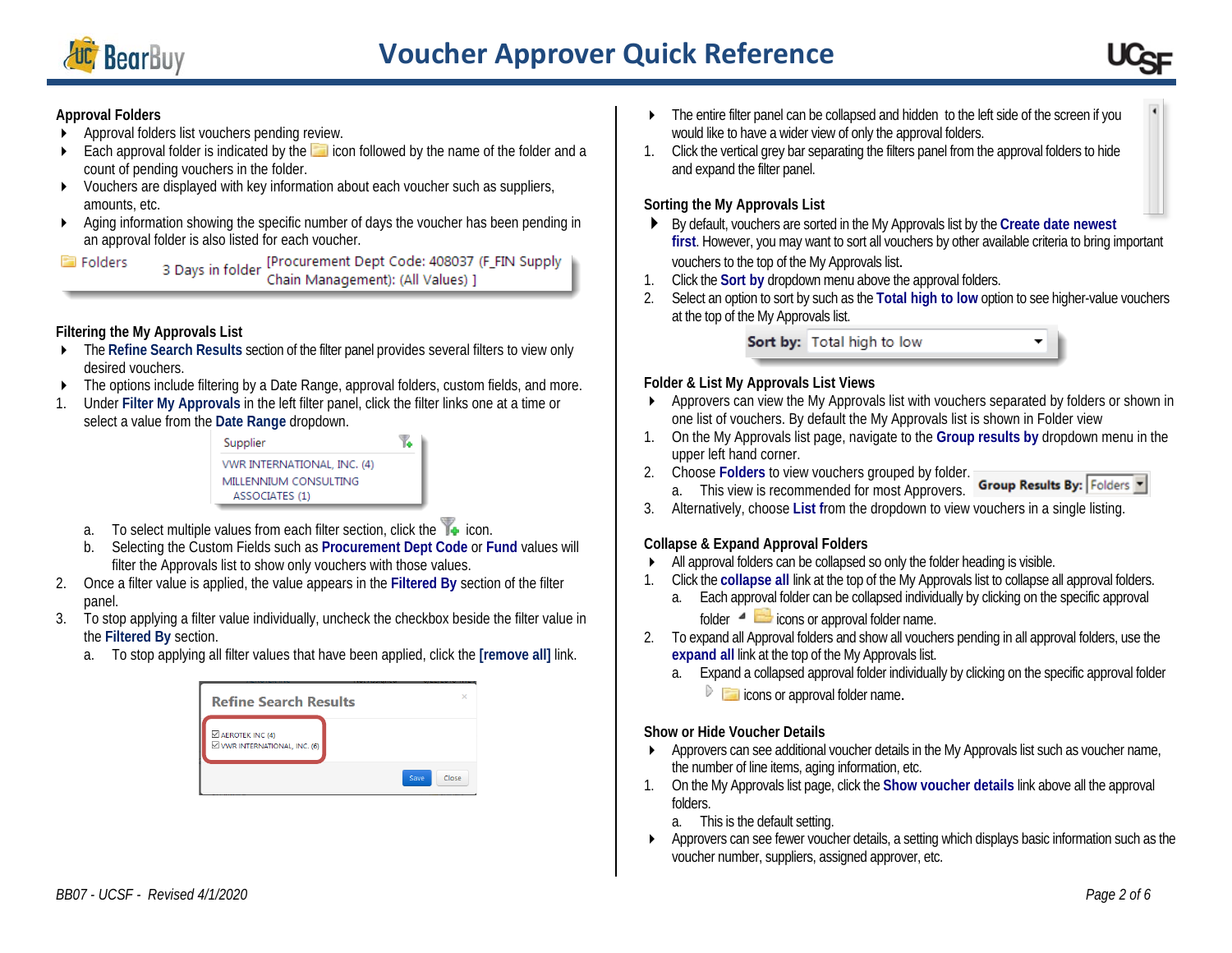

folders.



- 1. On the My Approvals list page, click the **Hide voucher details** link above all the approval folders.
	- a. This setting reduces the information displayed, making the voucher listing shorter.

#### **Number of Vouchers per Page**

 You can set the maximum number of vouchers that appear in approval folders at one time. 1. On the My Approvals list, navigate to the **Results per folder** dropdown

in the upper right of the My Approvals list screen, above all the approval



2. Change the value to how many vouchers you would like to view. This setting applies to all approval folders.

When the **Results per folder** is set to a low value and there are many vouchers in the approval folders, the Approver will need to navigate to the next page to view all vouchers in the approval folder. Page  $1$   $\bullet$  of 5  $\bullet$ 

1. To navigate between pages, use the page arrows or dropdown found in the far right hand side of each approval folder heading.



## **Voucher Approval**

## **Assign a Voucher to Yourself**

- **►** Go to Action Items **I a** or **new 1 a** through Accounts Payable > Approvals > Invoices to **Approve.**
- 1. Locate the voucher you wish to assign.
- 2. Assign the voucher to yourself by clicking the **Assign** button in the Action column.
	- a. The voucher now appears in the **My Voucher Approvals** folder to indicate that the voucher is assigned to you.

|                         |                                                  |                                     | Sort by: Invoice Number Ascending | $\sim$                                                                                                     |                         |                                                                                                     |                        |        |  |
|-------------------------|--------------------------------------------------|-------------------------------------|-----------------------------------|------------------------------------------------------------------------------------------------------------|-------------------------|-----------------------------------------------------------------------------------------------------|------------------------|--------|--|
|                         | Hide invoice details a expand all a collapse all |                                     |                                   |                                                                                                            |                         |                                                                                                     | Results per folder: 20 |        |  |
|                         | <b>My Voucher Approvals [1 result]</b>           |                                     |                                   |                                                                                                            |                         |                                                                                                     |                        |        |  |
| $\sim$                  |                                                  |                                     |                                   | Procurement Dept (Reg Edit, Match Exception): 408040 (F FIN Controllers Office): (All Values) [12 results] |                         |                                                                                                     |                        |        |  |
| Voucher No.             | <b>Supplier Invoice</b><br>No.                   | <b>Supplier Name</b>                | <b>Assigned Approver</b>          | Supplier Invoice date                                                                                      | PO No.                  | <b>Match Status</b>                                                                                 | Amount                 | Action |  |
| 59002712                | dsfdsf254545                                     | <b>VWR INTERNATIONAL</b><br>INC. AB | Not Assigned                      | 6/21/2018 11:58 PM                                                                                         | 800004088C              | Unmatched                                                                                           | 387.00 USD Assign      |        |  |
| Voucher Name            |                                                  | 2018-06-21 melissagee 02            |                                   | No. of Lines:                                                                                              |                         |                                                                                                     |                        |        |  |
| Type<br>Voucher Source: | PO Invoice<br>Manual                             |                                     |                                   | <b>Ell</b> Folders                                                                                         | 489 Days in folder      | [Procurement Dept (Reg Edit, Match Exception): 408040<br>(F FIN Controllers Office): (All Values) 1 |                        |        |  |
|                         |                                                  |                                     |                                   | Mismatch Reason(s):                                                                                        | Over Price<br>more info |                                                                                                     |                        |        |  |

#### **Return a Voucher to the Shared Approval Folder**

▶ Returning a voucher to the shared approval folder un-assigns the voucher from you and allows other Match Exception Handlers with access to the shared approval folder to review the voucher.

- 1. In the **My Voucher Approvals** folder, locate the **Voucher** you want to return to the shared approval folder.
- 1. Click the **Select Ø** checkbox far right of the voucher listing.
- 2. Select **Return to Shared Folder** from the dropdown on the upper right above the above the folders.
- 3. Click the **Go** button.

#### **Approve a Voucher**

- 1. From the **My Approvals list**, assign the voucher to yourself (if the voucher is not already in your My Voucher Approvals folder).
- 2. Click the **Voucher No.** to open the voucher, and then review the voucher for accuracy and compliance.
- 3. Select **Approve/Complete Step** in the Available Actions list.
	- a. You also have an **Approve/Complete Step & Show Next** option in your Available Actions list.
	- b. Using this option allows you to approve of the voucher and then be redirected to the next voucher in your approval folder for review.
	- c. This option approves the voucher in the same manner as **Approve/Complete Step**.
- 4. Click the **Go** button.

## **Send Comments Related to the Voucher**

- 1. From the **My Approvals list** page, click on the **Voucher No.** in the **My Voucher Approvals** folder to open the voucher.
- 2. Click the **Comments** tab and then the **Add Comment** button.
- 3. Enter your comments, then check the **Email notification(s)** box next to the appropriate user name or search to add a recipient.
- Add **[matchexceptions@ucsf.edu](mailto:matchexceptions@ucsf.edu)** (search for last name of '**Group'**) if the voucher varies from the invoice to notify the **AP QA Group** to correct the voucher.
- 4. Click the **Add Comment** button.

## **Reject/Cancel a Voucher**

- Only reject vouchers if the invoice should never to be paid. **Do not** reject if the invoice is expected to be paid in the future. **No partial line rejects are allowed.**
- If you are rejecting a voucher, add comments on why the voucher is being rejected.
- Contact **AP QA Group** at **[matchexceptions@ucsf.edu](mailto:matchexceptions@ucsf.edu)** if the voucher varies from the invoice. Follow the steps outlined above in *Send Comments Related to the Voucher*.
- 1. From the **My Approvals list** assign the voucher to yourself (if the voucher is not already in your My Voucher Approvals folder).
- 2. Click the **Voucher No.** to open the voucher.
- 3. **Review** the voucher for accuracy and compliance.
- 4. Select **Reject/Cancel** from the Available Actions list. Click the **Go** button.
- 5. Enter a **reject reason** in the **Add Note** pop-up box. Click the **Reject/Cancel** button.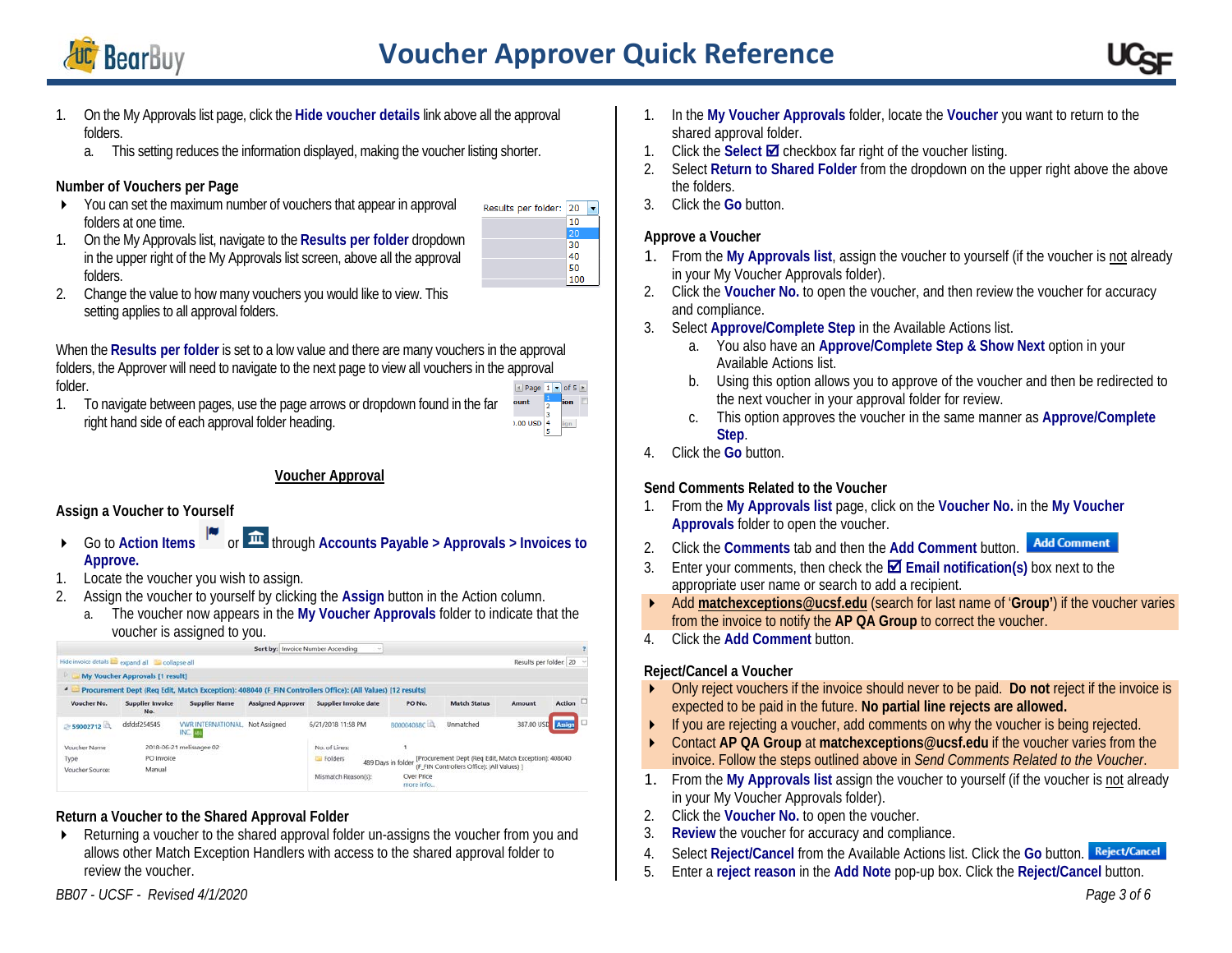

# **Voucher Approver Quick Reference**



#### **Navigating between Vouchers within an Approval Folder**

- When viewing a voucher from your My Approvals list, you can navigate to other vouchers within an approval folder without returning to the My Approvals list.
- 1. From your My Approvals list, click on a voucher number in an approval folder.
- 2. Text and buttons appear at the top of the voucher.

| B00003047C-2                                                      |
|-------------------------------------------------------------------|
|                                                                   |
| ABC CO                                                            |
| Approvals Matching Comments Supplier Messages Attachments History |
|                                                                   |

- a. The number of vouchers in the approval folder displays. Click the arrows next to the numbers and navigate to the previous  $\leq$  or next  $\geq$  voucher in the approval folder.
- b. The name of the current approval folder is displayed next to the arrow buttons.
- c. To skip between vouchers in the approval folder, click on the number of results or the down arrow  $\blacktriangledown$  to open a dropdown menu. Then click on a voucher number to view the document.



d. To return to your My Approvals list, click the **Back to Approvals** link at the far left side of the bar.

#### **Navigating between different My Approvals List Types**

- A Match Exception Handler may also review requisitions as a Requisition Approver.
- The Match Exception Handler would need to navigate to the requisition My Approvals list to see pending requisitions.
- 1. In the My Approvals list's **Refine Search Results** section of the filter panel, navigate to the **Type** dropdown menu.
- 2. Select **Requisition** to view the requisition My Approvals list with pending requisitions for review.
	- a. To return to the voucher approval My Approvals list, select **Voucher** from the **Type** dropdown menu.
	- b. The **Type** dropdown menu only appears for Approvers who approve both requisitions and vouchers.

| <b>Filter My Approvals</b> |  |  |
|----------------------------|--|--|
| Type                       |  |  |
| <b>Requisitions</b>        |  |  |
| <b>Requisitions</b>        |  |  |
| Voucher                    |  |  |

#### **Invoices Approved By Me**

- **The Invoices Recently Approved By Me page lists all documents (requisitions and** vouchers) an Approver has approved (i.e., resolved the match exception), rejected, or returned in the last 30 days (by default).
- 1. Go to  $\overline{11}$  through Accounts Payable > Approvals > Invoices Recently Approved **By Me.**
- 2. Vouchers approved in the last 30 days appear by default.
	- a. This listing can be filtered and sorted in the same way as the approval folders.
	- b. If an Approver also approves requisitions, this page also has a **Type** dropdown to view requisitions and vouchers previously acted upon.

#### **Assign a Substitute Approver**

- If a Voucher Approver will be absent, he/she can grant another Voucher Approver access to the Approval Folders to approve on his/her behalf during the absence.
- A user must have the role of 'Voucher Approver' to be a substitute Voucher Approver.
- Go to  $\overline{m}$  Accounts Payable > Approvals > Assign Substitute Approvers-**Invoices.**

|                                                    |                            |                                                                                               | Assign Substitute to All Invoices Folders | End Substitute for All Invoices Folders |                             |   |
|----------------------------------------------------|----------------------------|-----------------------------------------------------------------------------------------------|-------------------------------------------|-----------------------------------------|-----------------------------|---|
|                                                    | Showing 1 - 4 of 4 Results | <b>All Folder Results</b>                                                                     |                                           |                                         | Substitution Actions        |   |
| Search Details                                     | Results Per Page 20 -      | Sort by: Folder name ascending                                                                |                                           |                                         | $\leq$ Page 1 of 1 $\leq$ ? |   |
|                                                    |                            | <b>Folder Name</b>                                                                            | Approver                                  | Substitute                              | Action D                    |   |
| Filtered by<br>Type: Invoices                      | My Voucher Approvals       |                                                                                               | Marvin Match Exception Handler            |                                         | Assign                      | о |
|                                                    | Values)                    | Procurement Dept (Reg Edit, Match Exception): 122406 (M. DO-V Dn SFGH-Clin Labs): (All        | Marvin Match Exception Handler<br>я       |                                         | Assign                      | о |
| Refine Search Results                              |                            | Procurement Dept (Reg Edit, Match Exception): 408040 (F_FIN Controllers Office): (All Values) | Marvin Match Exception Handler            |                                         | Assign                      | ö |
| Approver<br>Marvin Match Exception Handler<br>3(4) |                            | Procurement Dept (Req Edit, Match Exception): 412310 (F_CLS Hsg Housing): (All Values)        | Marvin Match Exception Hand               |                                         | <b>Assign</b>               | O |

#### **Assign a Substitute Approver to One Folder**

- 1. Determine the approval folder you would like to set up a substitute.
- 2. Click the folder's corresponding **Assign** button to assign a substitute to a single **Assign** folder. The Assign Substitute window appears.
- 3. In the **Substitute Name** field, enter the approver's name. Matching results will appear in a dropdown. Select the appropriate Approver.
- 4. If you would like the substitution to immediately begin, click the **Assign** button.
	- a. The substitution is now complete. You will see the approver's name under the **Substitute** heading of the corresponding approval folder. Skip step 6.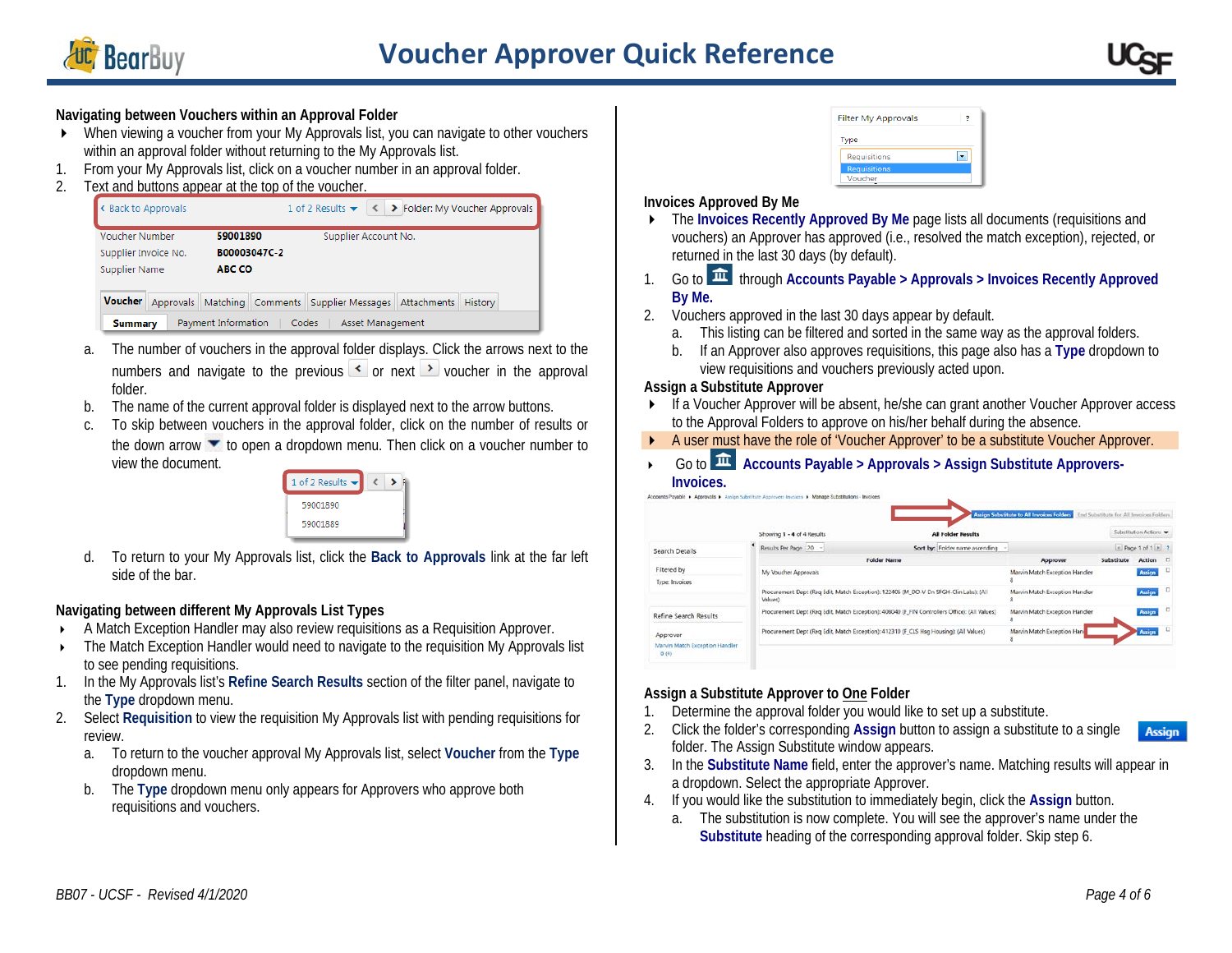



| Sort by: Folder name ascending  v <br>Results Per Page 20                   |                          |                          | Page 1 of $1 \times$ ? |        |
|-----------------------------------------------------------------------------|--------------------------|--------------------------|------------------------|--------|
| <b>Folder Name</b>                                                          | Approver                 | <b>Substitute</b>        | Action                 | $\Box$ |
| My Voucher Approvals                                                        | Victor Voucher Approver3 |                          | <b>Assign</b>          | $\Box$ |
| Procurement Dept Code: 408037 (F FIN Supply Chain Management): (All Values) | Victor Voucher Approver3 | Victor Voucher Approver1 | Remove                 |        |

- b. NOTE: You will need to end the substitution manually. See **Removing Substitute Approvers** instructions in the next section of this document for details.
- 5. If you would like to set a date range for the substitution to begin and end, click the **Include Date Range for Substitution** checkbox.
	- a. The **Start Date** and **End Date** fields appear. Choose a start and end date and time in the fields provided.
	- b. Once complete, click the **Assign** button to set the substitution.
	- c. The system will automatically start and end the substitution on the dates and times you specify. You do not need to take further action to set or end the substitution.



- d. You will see the approver's name under the **Substitute** heading of the corresponding approval folder with the begin and end date and time specified.
- 6. If this is a future substitution, you will see the  $\rightarrow$  future icon. Once the substitution is in progress, you will see the active icon.

| Results per page $20$ $\blacktriangleright$                                              | Sort by: Folder name ascending | $\check{}$                  |                                                                                                     | $\triangleq$ Page 1 of 1 $\triangleright$ ? |   |
|------------------------------------------------------------------------------------------|--------------------------------|-----------------------------|-----------------------------------------------------------------------------------------------------|---------------------------------------------|---|
| <b>Folder Name</b>                                                                       |                                | Approver                    | <b>Substitute</b>                                                                                   | Action                                      | E |
| Procurement Dept: 002678 (PEDIATRICS-MZ-PRO FEES): (All<br>Values)                       |                                | Victor Voucher<br>Approver3 | Victor Voucher Approver5<br>Start Date: 7/14/2013 8:00 AM<br>End Date: 7/15/2013 5:00 PM            | <b>Remove</b>                               | o |
| Review Before Pay: Victor_Voucher Approver3 (Victor Voucher<br>Approver 3): (All Values) |                                | Victor Voucher<br>Approver3 | Victor Voucher Approver5<br>Start Date: 1/1/2015 8:00 AM <sup>→</sup><br>End Date: 1/8/2015 5:00 PM | <b>Remove</b>                               |   |

7. Repeat these steps for any other folders you would like to assign substitutes.

#### **Assign a Substitute Approver to All Folders**

- If you need to assign approvers for **all** your approval folders, you may do so in one step.
- 1. Click the **Assign Substitute to All Voucher Folders** button at top of the My Approvals list. The Assign Substitute window appears.

**Assign Substitute to All Voucher Folders** 

- 2. In the **Substitute Name** field, enter the approver's name. Matching results will appear in a dropdown. Select the appropriate Approver.
- 3. If you would like the substitution to immediately begin, click the **Assign** button.
	- a. The substitution is now complete. Skip step 5.
	- b. NOTE: You will need to end the substitution manually. See **Removing Substitute Approvers** instructions in the next section of this document for details.
- 4. If you would like to set a date range for the substitution to begin and end, click the **Include Date Range for Substitution** checkbox.
	- a. The **Start Date** and **End Date** fields appear. Choose a start and end date and time in the fields provided.
	- b. Once complete, click the **Assign** button to set the substitution.
	- c. The system will automatically start and end the substitution on the dates and times you specify. You do not need to take further action to set or end the substitution.
	- d. You will see the approver's name under the **Substitute** heading for every approval folder with the begin and end date and time specified.
	- e. If this is a future substitution, you will see the  $\rightarrow$  future icon. Once the substitution is in progress, you will see the  $\sim$  active icon.

#### **Removing Substitute Approvers**

- If you specified a substitution date range, you **do NOT** need to manually remove the substitute. The system will automatically remove the substitution at the specified end date and time. You may follow the steps below to remove a substitution early.
- If you did not specify a substitution date range, you **DO** need to manually remove the substitute upon your return following the steps below.
- ▶ Go to **Accounts Payable > Approvals > Assign Substitute Approvers-Invoices.**
- Determine the folder(s) from which you would like to remove the substitute Approver.
	- a. Click the **Remove** button next to each folder.
- 2. Alternatively, end the substitution for all folders by clicking the **End Substitution for All Voucher Folders** button at the top of the page.

**End Substitute for All Voucher Folders** 

**Navigating to Requisition Approval Folders List to assign or remove Substitute Approvers**

- If an Approver is also a Requisition Approver, the Approver will see a **Type** dropdown list. Choose **Requisition** from the dropdown menu to view requisition approval folders and assign/remove substitute Approvers.
- For requisition approval folders, the designated substitute must have the same role as the Approver (i.e., Requisition Approver can only select users with the Requisition Approver role as substitutes).